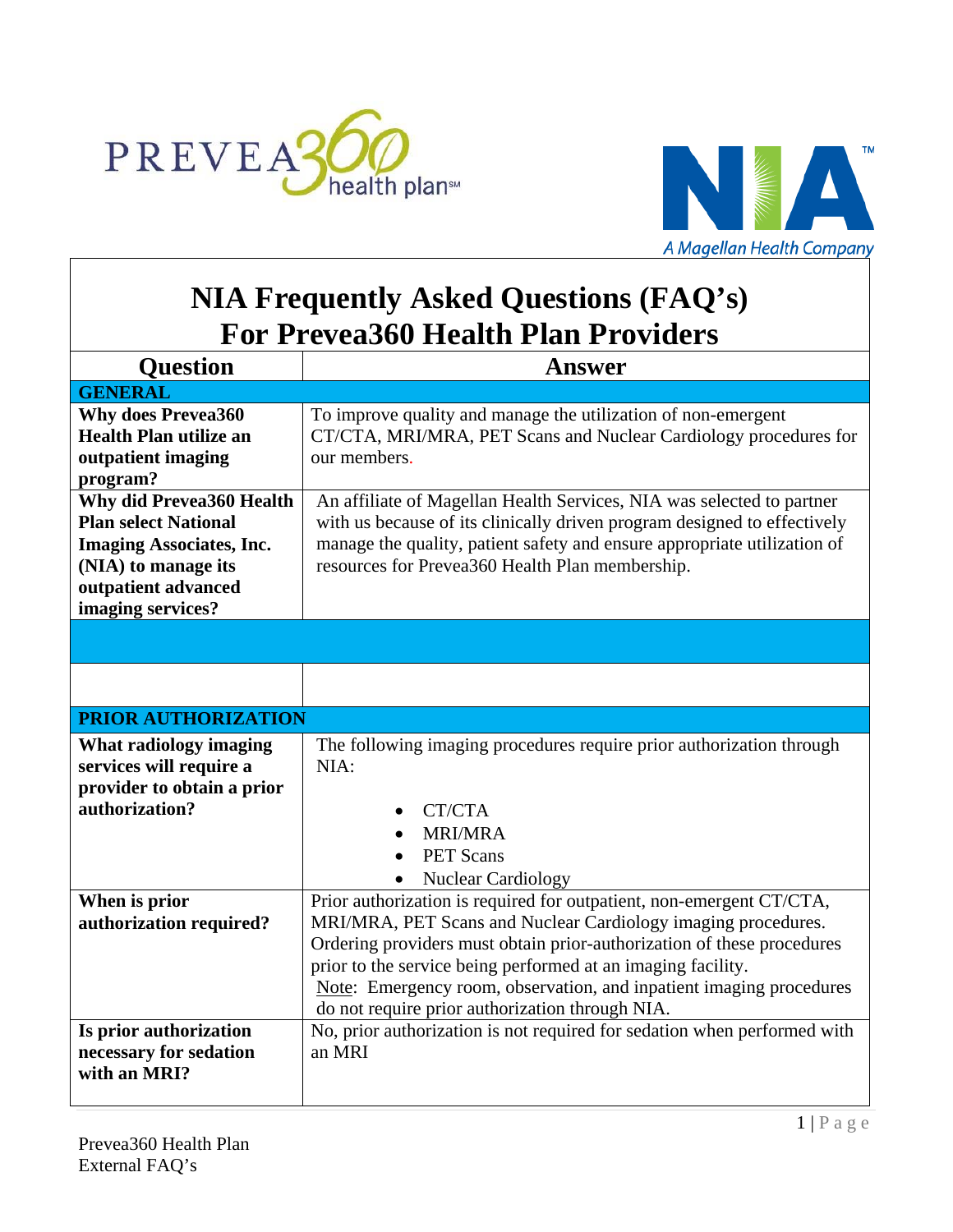



|                              | A Magellan Health Company                                                 |
|------------------------------|---------------------------------------------------------------------------|
| Is an NIA authorization      | No, prior authorization is not required for this procedure.               |
| number needed for a CT-      |                                                                           |
| guided biopsy?               |                                                                           |
| Can a chiropractor order     | Yes.                                                                      |
| images?                      |                                                                           |
| Are routine radiology        | No. Routine radiology services such as x-ray, ultrasound or               |
| services a part of this      | mammography are not part of this program and do not require a prior       |
| program?                     | authorization through NIA.                                                |
| Are inpatient advanced       | No. Inpatient imaging procedures are not included in this program.        |
| imaging procedures           |                                                                           |
| included in this program?    |                                                                           |
| Is prior authorization       | No. Imaging studies performed in the emergency room are not included      |
| required for imaging         | in this program and do not require prior authorization through NIA.       |
| studies performed in the     |                                                                           |
| emergency room?              |                                                                           |
| How does the ordering        | Providers will be able to request prior authorization via the NIA website |
| provider obtain a prior      | www.RadMD.com or by calling the NIA toll-free number 1-877-642-           |
| authorization from NIA       | 0622.                                                                     |
| for an outpatient advanced   |                                                                           |
| imaging service?             |                                                                           |
| <b>What information will</b> | To expedite the process, please have the following information ready      |
| NIA require in order to      | before logging on to the Web site or calling the NIA Utilization          |
| receive prior                | Management staff (*denotes required information):                         |
| authorization?               |                                                                           |
|                              | Name and office phone number of ordering physician*<br>$\bullet$          |
|                              | Member name and ID number*                                                |
|                              | Requested examination*<br>$\bullet$                                       |
|                              | Name of provider office or facility where the service will be             |
|                              | performed*                                                                |
|                              | Anticipated date of service (if known)                                    |
|                              | Details justifying the examination*:<br>$\bullet$                         |
|                              | Symptoms and their duration (including cardiac symptoms, risk             |
|                              | factors and related history when requesting cardiac services)             |
|                              | Physician exam findings (including findings applicable to the             |
|                              | requested services, e.g. for cardiac services, include BMI, blood         |
|                              | pressure, whether or not patient is a smoker, history of diabetes         |
|                              | or hypertension, family history, etc.)                                    |
|                              | Conservative treatment patient has already completed (e.g.,               |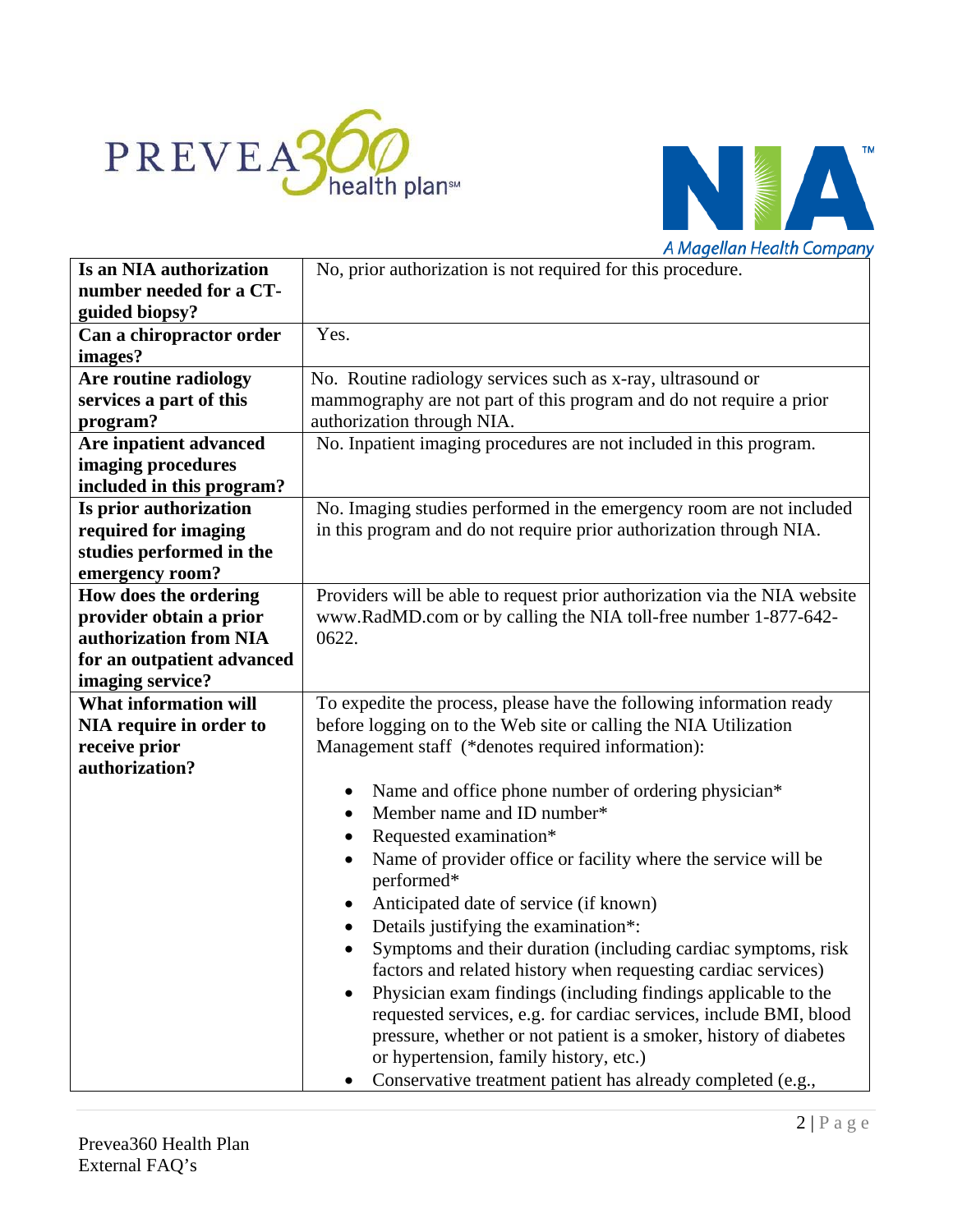



|                            | A Magellan Health Company                                                                  |
|----------------------------|--------------------------------------------------------------------------------------------|
|                            | physical therapy, chiropractic or osteopathic manipulation, hot                            |
|                            | pads, massage, ice packs and medication)                                                   |
|                            | Results and/or reports of preliminary procedures already                                   |
|                            | completed (e.g., X-rays, CTs, lab work, ultrasound, scoped                                 |
|                            | procedures, referrals to specialist and specialist evaluation). For                        |
|                            | cardiac services, include total cholesterol, ECG results, HDL                              |
|                            | level, problems with exercise capacity and results of previous                             |
|                            | cardiac evaluation procedures (e.g. stress test, echocardiogram,<br>catheterization, etc.) |
|                            | Reason the study is being requested (e.g., further evaluation, rule                        |
|                            | out a disorder)                                                                            |
|                            | Please be prepared to fax the following information, if requested:                         |
|                            | Clinical notes                                                                             |
|                            | Reports of previous procedures                                                             |
|                            | Specialist reports/evaluation                                                              |
| Can a provider request     | Yes. NIA can handle multiple authorization requests per contact.                           |
| more than one procedure    | Separate authorization numbers are issued by NIA for each study that is                    |
| at a time for a member     | authorized.                                                                                |
| (i.e., CT of abdomen and   |                                                                                            |
| CT of thorax)?             |                                                                                            |
| What kind of response      | The best way to increase the possibility of having an authorization                        |
| time can ordering          | request approved on line through www.RadMD.com or at the time of                           |
| providers expect for prior | the first call through the toll-free number, 1-877-642-0622, to have                       |
| authorization?             | knowledge of the case including:                                                           |
|                            | The patient's history and diagnosis                                                        |
|                            | Reason for the study                                                                       |
|                            | Findings on physical examination                                                           |
|                            | Results of previous imaging studies, and                                                   |
|                            | History of medical or surgical treatment                                                   |
|                            |                                                                                            |
|                            | Approximately 70 percent of the authorization requests are being                           |
|                            | approved on line or during the initial phone call. Generally, within 2                     |
|                            | business days after receipt of request, a determination will be made. In                   |
|                            | certain cases, the review process can take longer if additional clinical                   |
|                            | information is required to make a determination.                                           |
|                            |                                                                                            |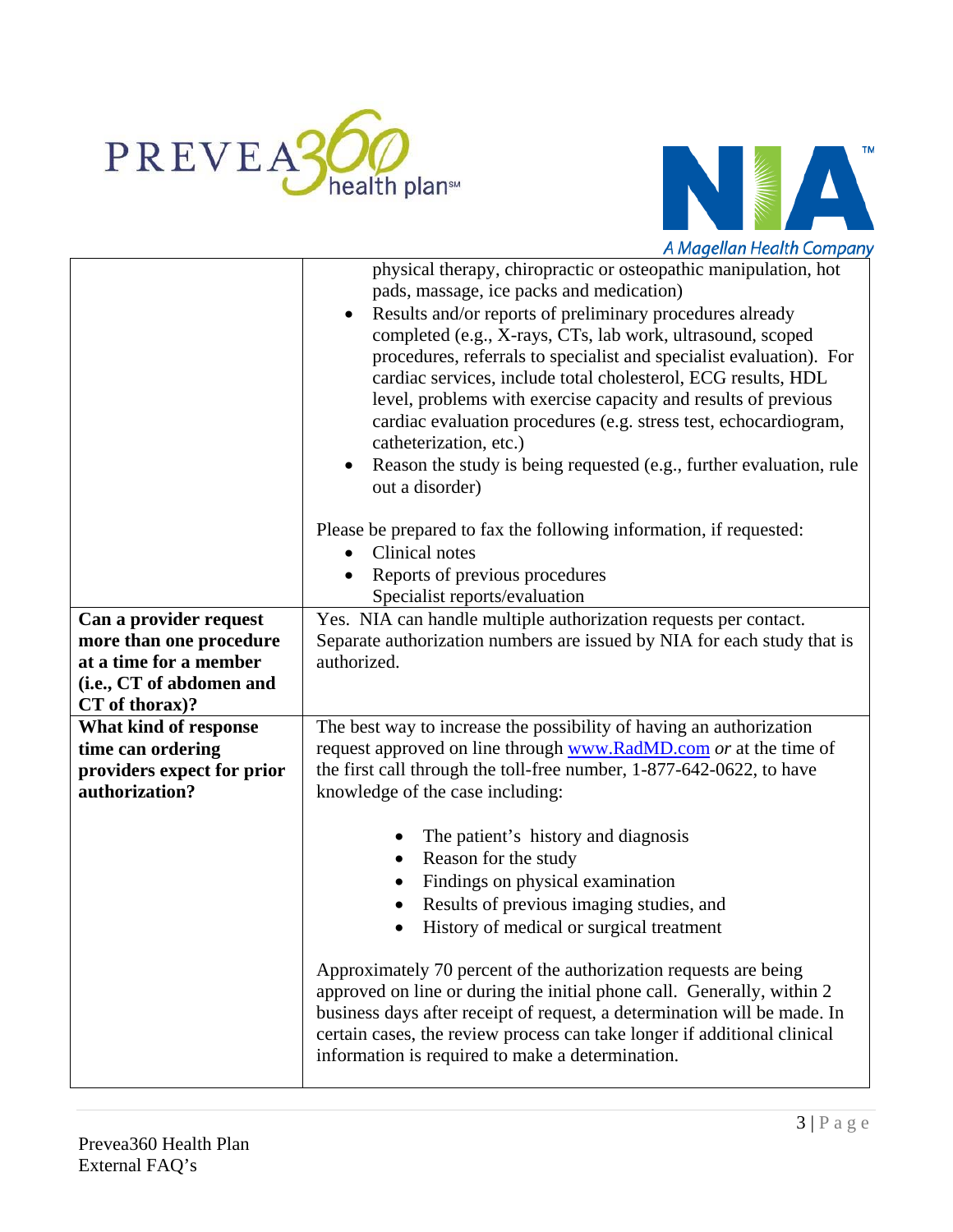



|                                         | A Magellan Health Company                                                |
|-----------------------------------------|--------------------------------------------------------------------------|
| <b>What will the NIA</b>                | The NIA authorization number will consist of 8 or 9 alpha-numeric        |
| authorization number look               | characters. In some cases, the ordering provider may instead receive an  |
| like?                                   | NIA tracking number (not the same as an authorization number) if the     |
|                                         | provider's authorization request is not approved at the time of initial  |
|                                         | contact. Providers will be able to use either number to track the status |
|                                         | of their request online or through an Interactive Voice Response (IVR)   |
|                                         | telephone system.                                                        |
| If requesting authorization             | You will receive a tracking number and NIA will contact you to           |
| through RADMD and the                   | complete the process.                                                    |
| request pends, what                     |                                                                          |
| happens next?                           |                                                                          |
| <b>Can RadMD</b> be used to             | No, those requests will need to be called into NIA's Call Center for     |
| request retrospective or                | processing.                                                              |
| expedited authorization                 |                                                                          |
| request?                                |                                                                          |
| What happens if a patient               | The radiologist or rendering physician should contact NIA immediately    |
| is authorized for a CT of               | with the appropriate clinical information for an expedited review. The   |
| the thorax, and the                     | number to call to obtain a prior authorization is 1-877-642-0622.        |
| radiologist or rendering                |                                                                          |
| physician feels an                      |                                                                          |
| additional study of the                 |                                                                          |
| abdomen is needed?                      |                                                                          |
| Can the rendering facility              | Yes, if they begin the process NIA will follow-up with the ordering      |
| obtain authorization in the             | physician to complete the process.                                       |
| event of an urgent test?                |                                                                          |
| How long is the prior                   | The authorization number is valid for valid for 90 days from the date of |
| authorization number                    | initial request.                                                         |
| valid?                                  |                                                                          |
| Is prior authorization                  | Yes                                                                      |
| necessary for an                        |                                                                          |
| outpatient, advanced                    |                                                                          |
| imaging service if                      |                                                                          |
| Prevea 360 Health Plan is               |                                                                          |
| <b>NOT</b> the member's                 |                                                                          |
| primary insurance?                      |                                                                          |
| If a provider obtains a                 | An authorization number is not a guarantee of payment. Authorizations    |
| prior authorization<br>number does that | are based on medical necessity and are contingent upon eligibility and   |
|                                         | benefits. Benefits may be subject to limitations and/or qualifications   |
| guarantee payment?                      | and will be determined when the claim is received for processing.        |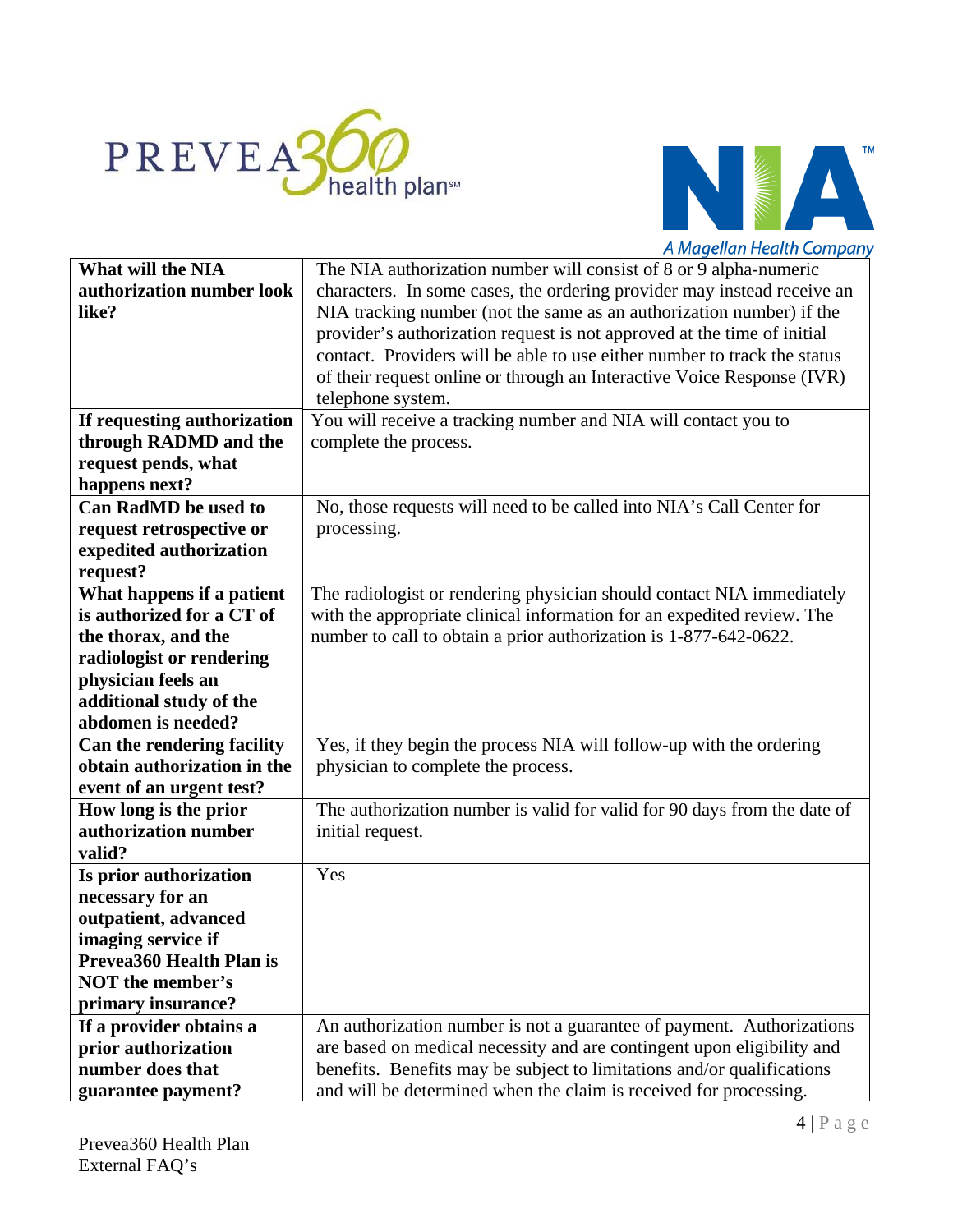



|                                                                                                                                                                                   | A Magellan Health Company                                                                                                                                                                                                                                                                                                                                                                                                                                                                                                                                                                                                                                |
|-----------------------------------------------------------------------------------------------------------------------------------------------------------------------------------|----------------------------------------------------------------------------------------------------------------------------------------------------------------------------------------------------------------------------------------------------------------------------------------------------------------------------------------------------------------------------------------------------------------------------------------------------------------------------------------------------------------------------------------------------------------------------------------------------------------------------------------------------------|
| Does NIA allow retro-<br>authorizations?                                                                                                                                          | It is important that rendering facility staff be educated on the prior<br>authorization requirements. Claims for CT/CTA, MRI/MRA, PET Scans<br>and Nuclear Cardiology procedures that have not been properly<br>authorized will not be reimbursed. The rendering facility should not<br>schedule procedures without prior authorization. Retrospective review of<br>completed procedures are evaluated for medical necessity and to<br>determine whether there was an urgent or emergent situation that<br>prohibited the provider from obtaining prior authorization for the service<br>and to determine whether medical necessity guidelines were met. |
| What happens if I have a<br>service scheduled for<br>1/1/2013?                                                                                                                    | An authorization should be obtained for all advanced radiology tests for<br>dates of service 1/1/2013 and beyond. If for some reason an<br>authorization is not obtained before the test is performed, facilities will<br>be able to initiate a retro-authorization. NIA and Prevea 360 Health<br>Plan will be working with the provider community on an ongoing basis<br>to continue to educate providers that authorizations are required.                                                                                                                                                                                                             |
| Can a provider verify an<br>authorization number<br>online?                                                                                                                       | Yes. Providers can check the status of member authorization quickly<br>and easily by going to the Web site at www.RadMD.com.                                                                                                                                                                                                                                                                                                                                                                                                                                                                                                                             |
| Will the NIA authorization<br>number be displayed on<br>the Prevea360 Health Plan<br>Web site?                                                                                    | No.                                                                                                                                                                                                                                                                                                                                                                                                                                                                                                                                                                                                                                                      |
| <b>SCHEDULING EXAMS</b>                                                                                                                                                           |                                                                                                                                                                                                                                                                                                                                                                                                                                                                                                                                                                                                                                                          |
| Why does NIA ask for a<br>date of service when<br>authorizing a procedure?<br>Do physicians have to<br>obtain an authorization<br>before they call to<br>schedule an appointment? | At the end of the authorization process, NIA asks where the procedure is<br>being performed and the anticipated date of service. The exact date of<br>service is not required. Physicians should obtain authorization before<br>scheduling the patient.                                                                                                                                                                                                                                                                                                                                                                                                  |
|                                                                                                                                                                                   |                                                                                                                                                                                                                                                                                                                                                                                                                                                                                                                                                                                                                                                          |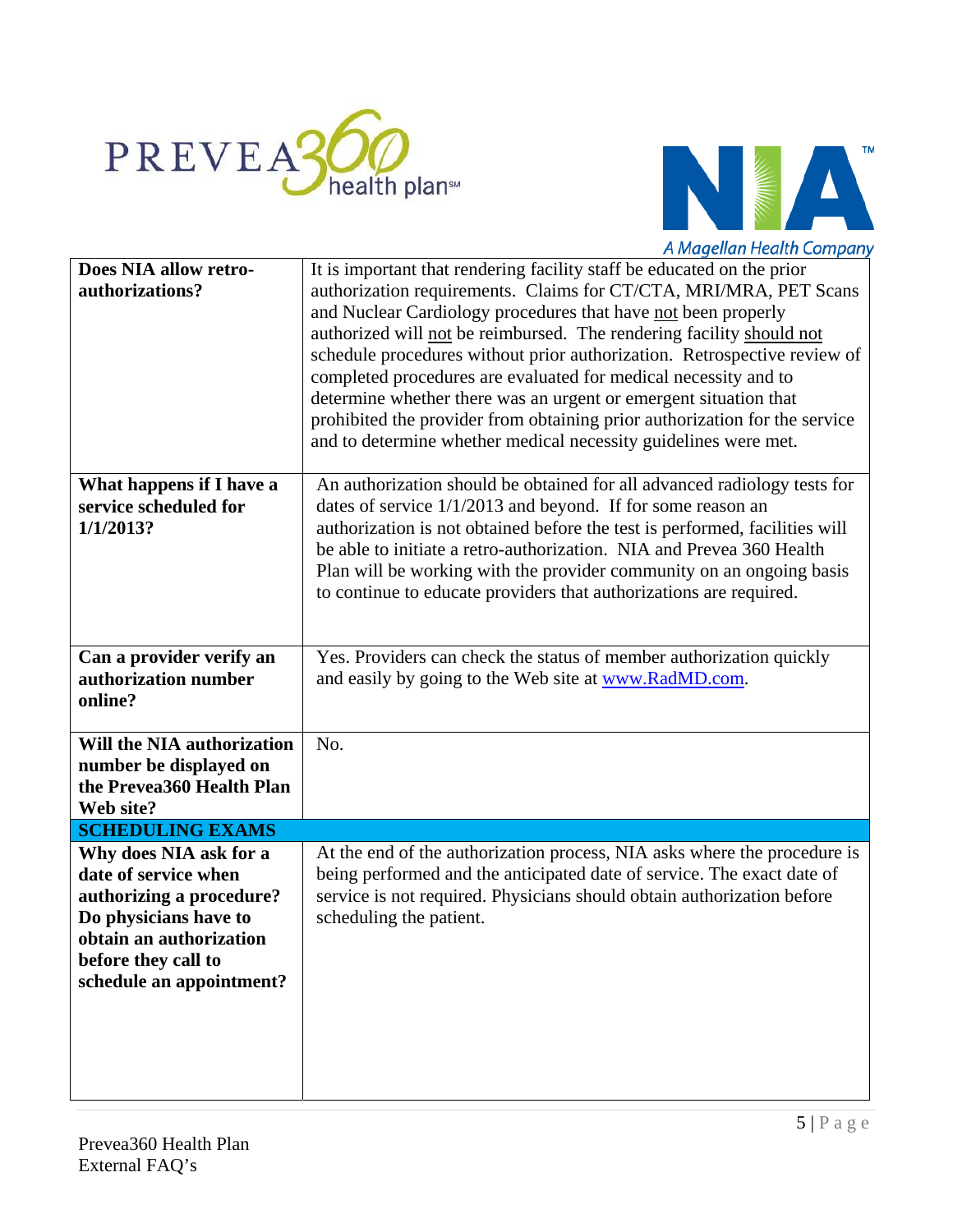



|                                              | A Magellan Health Company                                                 |
|----------------------------------------------|---------------------------------------------------------------------------|
| <b>WHICH MEDICAL PROVIDERS ARE AFFECTED?</b> |                                                                           |
| <b>Which medical providers</b>               | Any provider who orders or performs advanced imaging procedures in        |
| are affected by the                          | an outpatient setting. Ordering providers will need to request a prior    |
| outpatient imaging                           | authorization and the delivering/servicing providers will need to be sure |
| program?                                     | there is a prior authorization number in order to bill the service.       |
|                                              |                                                                           |
|                                              | Ordering providers, including Primary Care Providers (PCPs)               |
|                                              | and Specialty Care providers.                                             |
|                                              | Delivering/Servicing providers who perform diagnostic<br>$\bullet$        |
|                                              | advanced imaging procedures at:                                           |
|                                              | Freestanding diagnostic facilities                                        |
|                                              | Hospital outpatient diagnostic facilities<br>۰                            |
|                                              | Provider offices<br>۰                                                     |
| <b>CLAIMS RELATED</b>                        |                                                                           |
| Where do providers send                      | Prevea 360 network providers should send claims directly to Prevea 360    |
| their claims for outpatient,                 | Health Plan.                                                              |
| non-emergent advanced                        |                                                                           |
| imaging services?                            | Providers are encouraged to use EDI claims submission                     |
|                                              |                                                                           |
| How can providers check                      | Providers should continue to check claims status at the Prevea 360        |
| claims status?                               | Health Plan Web site.                                                     |
| Who should a provider                        | Providers are asked to please follow the appeal instructions given on     |
| contact if they want to                      | their non-authorization letter or Explanation of Benefits (EOB)           |
| appeal a prior                               | notification.                                                             |
| authorization or claims                      |                                                                           |
| payment denial?                              |                                                                           |
| <b>MISCELLANEOUS</b>                         |                                                                           |
| How is medical necessity                     | NIA defines medical necessity as services that:                           |
| defined?                                     |                                                                           |
|                                              | Meets generally accepted standards of medical practice; be<br>٠           |
|                                              | appropriate for the symptoms, consistent with diagnosis, and              |
|                                              | otherwise in accordance with sufficient evidence and professionally       |
|                                              | recognized standards;                                                     |
|                                              | Be appropriate to the illness or injury for which it is performed as to   |
|                                              | type of service and expected outcome;                                     |
|                                              | Be appropriate to the intensity of service and level of setting;          |
|                                              | Provide unique, essential, and appropriate information when used for      |
|                                              | diagnostic purposes;                                                      |